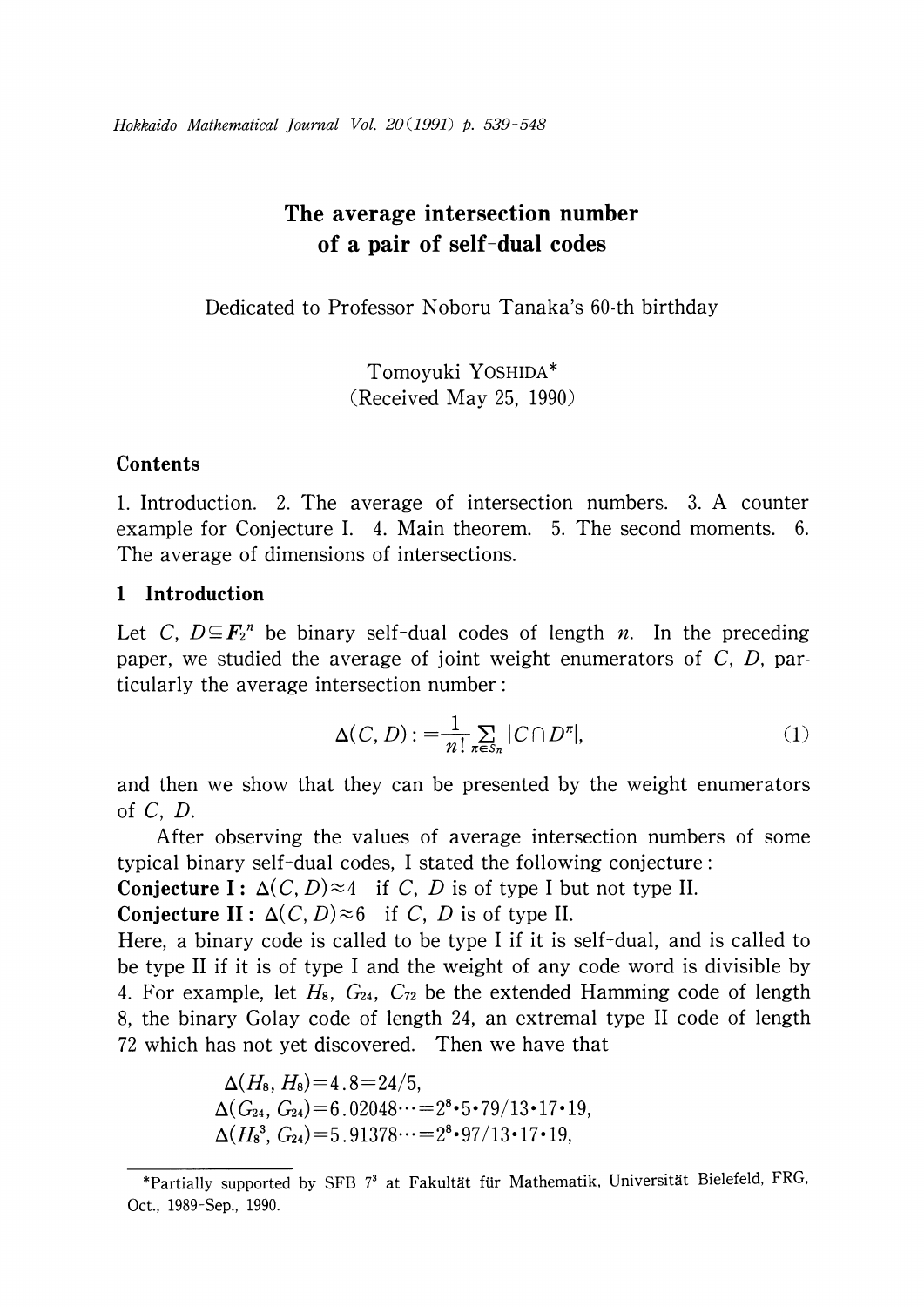#### 540 T. Yosida

$$
\Delta C_{72}, G_{24}^3 = 6.00000 63564 39159 4056\cdots
$$
  
= 28 56038 75129 26208/4 76005 95426 49555,  

$$
\Delta (C_{72}, C_{72}) = 6.00000 01969 26532 39457\cdots
$$
  
= 2810 91045 33825 53600/468 45060 18756 92031.

In this paper, we give a counter-example for Conjecture I. There is no hope that conjecture II is valid, but the author has no counter-example.

However, the above conjectures are valid if we take the average on all self-dual codes of type I or II. This idea is very classical and familiar in the theory of error-correcting codes since Shannon. For a binary code C of length  $n$ , define

$$
\Delta_{\mathrm{I}}(C) := \frac{1}{|\mathbf{I}_n|} \sum_{D \in \mathbf{I}_n} |C \cap D|,\tag{2}
$$

$$
\Delta_{\rm II}(C) := \frac{1}{|\Pi_n|} \sum_{D \in \Pi_n} |C \cap D|,\tag{3}
$$

where  $I_{n}(resp. II_{n})$  denotes the set of self-dual codes of length n of type I (resp. II). Then the following holds:

THEOREM. Let C be a binary self-dual code of length n. Then

 $\Delta_{1}(C)\approx 4\ \Delta_{11}(C)\approx 6$ if  $C$  is of type I. if C is of type II.

The roof will be given in Section 4. In Section 5, we give the second moments of intersection numbers of codes of type <sup>I</sup> or II. In Section 6, we study the average of the dimensions of intersections:

$$
\Delta_J^{\dim}(C) := \frac{1}{|J|} \sum_{D \in J} \dim(C \cap D),\tag{4}
$$

where  $J=I_{n}$  or  $II_{n}$ .

Acknowledgement. The author would like to appreciate to Professor N. J. A. Sloane for his helpful comment for the " six " conjecture in the preceding paper.

## 2 The average of intersection numbers

2.1 We use the standard notation in the theory of error-correcting codes ([MS77], [P182]). Let  $\mathbf{F}_{q}$  be a q-element field. For a natural number *n*,  $F_{q}^{n}$  be a row vector space of dimension *n* over  $F_{q}$ :

$$
\bm{F}_q^n := \{(v_1, \cdots, v_n) \mid v_i \in \bm{F}_q\}.
$$

The weight and the inner product of vectors in  $F_{q}^{n}$  are defined as follows: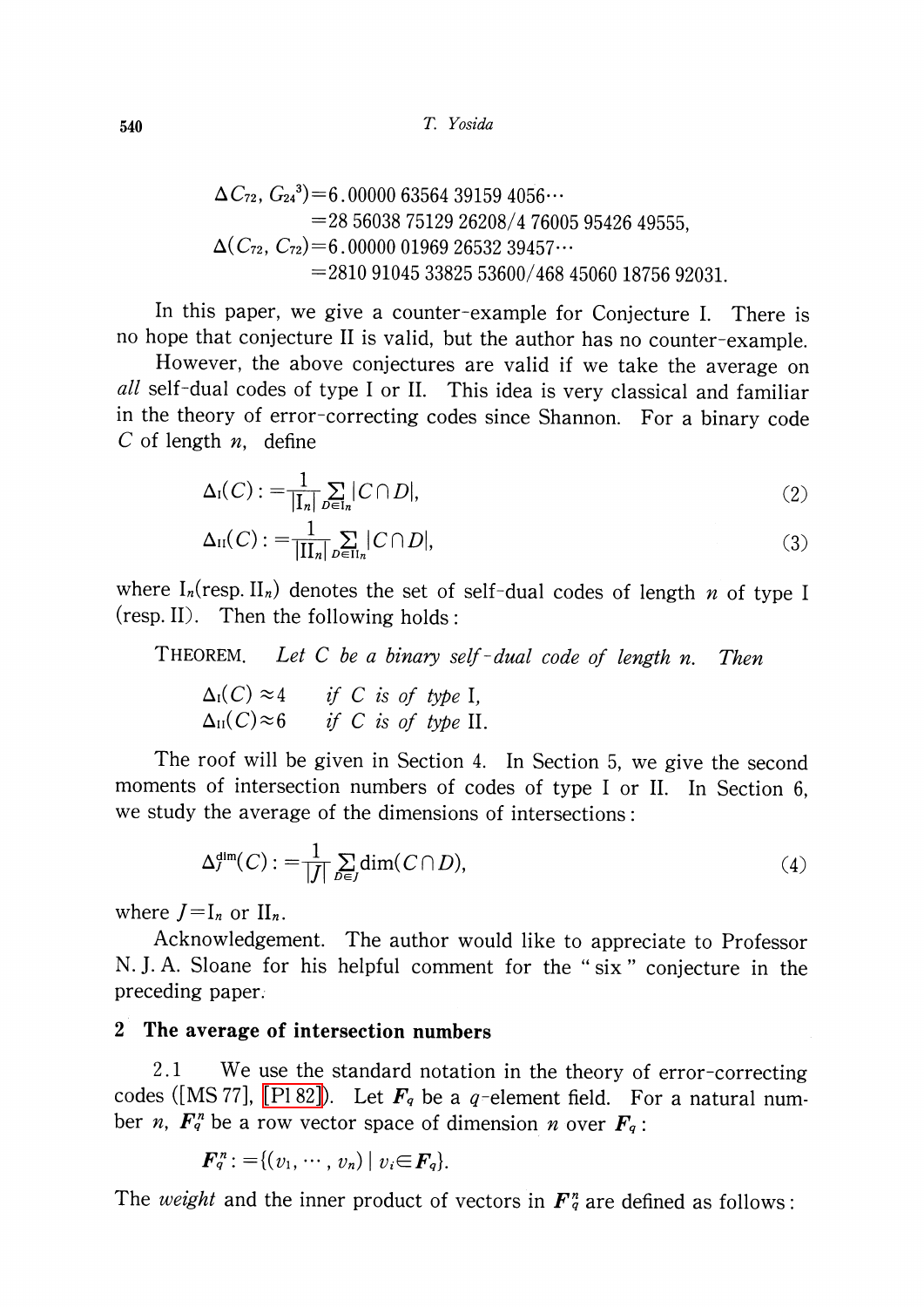The average intersection number of a pair of self-dual codes 541

$$
\operatorname{wt}(v) := \# \{ i \mid v_i \neq 0 \},\tag{1}
$$

$$
(u, v) := \sum_{i=1}^{n} u_i v_i.
$$
 (2)

A code C is a subspace of  $\mathbf{F}_{q}^{n}$ . In particular, a code over a 2-element field  $\mathbf{F}_{2}$  is called a *binary code*. When  $k=\dim C$ , such a code C is called a  $[n, k]$ -code, where *n* is the *length* of *C* and *k* is the *dimension*. The *dual code*  $C^{\perp}$  of C is defiened by

$$
C^{\perp} := \{ v \in \mathbf{F}_q^n \mid (u, v) = 0 \text{ for all } u \in C \}. \tag{3}
$$

A code C is called self-dual if  $C = C^{\perp}$ . Then dim  $C^{\perp} = n - \dim C$ , and so in particular, the dimension of a self-dual code C is equal to  $n/2$  and the length  $n$  is even.

2.2 A binary self-dual code  $C$  is called to be of type I. It is easily proved that for a code C of type I,

$$
\mathbf{h} : = (1, \cdots, 1) \in C. \tag{4}
$$

A binary self-dual code  $C$  is called to be of type II provided all elements of  $C$  have weights divisible by 4. It is well-known that the dimension of <sup>a</sup> self-dual code of type II is divisible by <sup>8</sup> (cf. [\[MS](#page-9-1) 77], [MST 72, Corollary 4.7).

2.3 Let  $S_{n}$  be a symmetric group of degree n. Then  $S_{n}$  acts linearly on the vector space  $\mathbf{F}_q^{n}$  by the permutation of coordinates:

$$
(\nu^{\pi})_i = y_{\pi(i)}.\tag{5}
$$

The *automorphism group*  $Aut(C)$  is defined by

$$
Aut(C): = \{ \pi \in S_n \mid C^{\pi} = C \}. \tag{6}
$$

(We do not consider monomial automorphisms.)

2.4 For two code C, D, the *average intersection number* is defined by

$$
\Delta(C, D) := \frac{1}{n!} \sum_{\pi \in S_n} |C \cap D^{\pi}|. \tag{7}
$$

Then the following basic result has been proved in the preceding paper [Yo 89, Corollary 1].

<span id="page-2-0"></span>2.5 PROPOSITION. Let C, D be code of length n over  $\mathbf{F}_q$ . . Then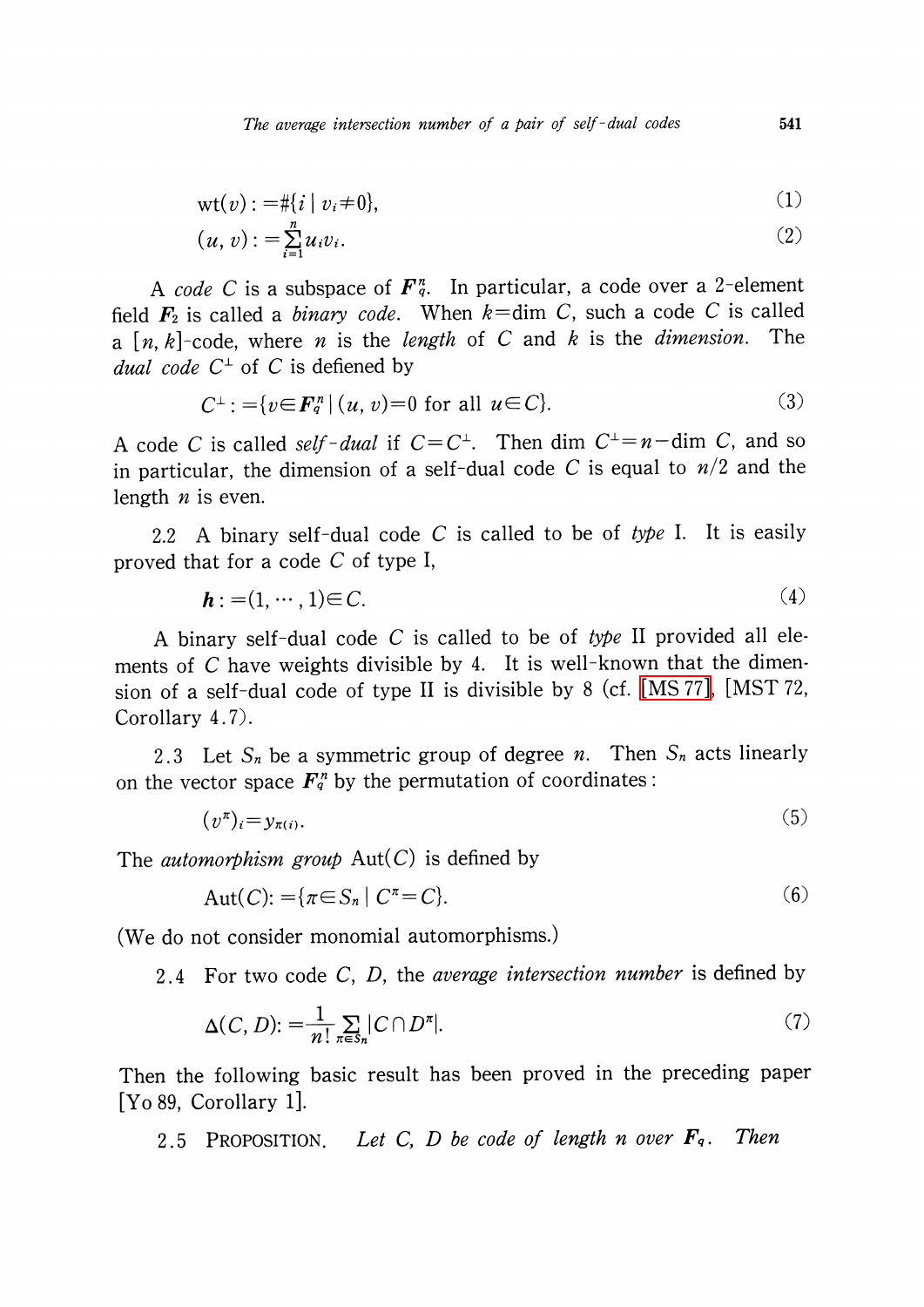$$
\Delta(C, D) = \sum_{r=0}^{n} \frac{a_r b_r}{\binom{n}{r}},\tag{8}
$$

where

 $\Box$ 

$$
a_r := #\{u \in C \mid \text{wt}(u) = r\},
$$
  

$$
b_r := #\{v \in D \mid \text{wt}(v) = r\}.
$$

PROOF. There is an easy direct proof for this proposition. Let  $C_{r}$ ,  $D_{r}$  be the sets of all elements of C, D of weight r. Then we have that

$$
n! \Delta(C, D) = \sum_{\pi \in S_n} |C \cap D^{\pi}|
$$
  
=  $\# \{(u, v, \pi) \in C \times D \times S_n | u = v^{\pi} \}$   
=  $\sum_{r=0}^{n} \sum_{u \in C_r} \sum_{v \in D_r} \# \{\pi \in S_n | u = v^{\pi} \}$   
=  $\sum_{r=0}^{n} a_r b_r r! (n-r)!.$ 

 $2.6$  EXAMPLE. Let  $H_8$ ,  $G_{24}$  and  $C_{72}$  be the extended Hamming code of length <sup>8</sup> and the binary Golay code of length 24, the supposed extremal code of type II of length 72. Then the weight enumerators of  $H_{8}$  and  $G_{24}$ are given by  $a_{0}=a_{8}=1 , a_{4}=14$  for  $H_{8}$  and  $a_{0}=a_{24}=1 , a_{8}=a_{16}=7_{\b}9, a_{12}=8_{\b}$ 2576 for  $G_{24}$ . Futhermore, the one of  $C_{72}$  is given in [\[CP](#page-9-2) 82]. Using these values, we have that

$$
\Delta(H_8, H_8) = 4.8-24/5,
$$
  
\n
$$
\Delta(G_{24}, G_{24}) = 6.02048\cdots = 2^8 \cdot 5 \cdot 7 \cdot 79/13 \cdot 17 \cdot 19.
$$
  
\n
$$
\Delta(C_{72}, C_{72}) = 6.000000019692653239457\cdots
$$
  
\n= 2810910453382553600/468450601875692031.

See also Introduction.

#### 3 A counter-example for Conjecture I

3.1 Counterexample: In this section, we give a counter-example for conjecture I. Let  $C_{2}=\{00,11\}$  be a trivial binary self-dual code of length 2. Then the direct sum  $C_{2}^{m}$  of m copies of  $C_{2}$  is a type I code of length 2  $m=n$  and the number of elements of  $C_{2}^{m}$  of weight  $2r$  equals  $\binom{m}{r}$ . . Thus by [Proposition](#page-2-0) 2.5, we have that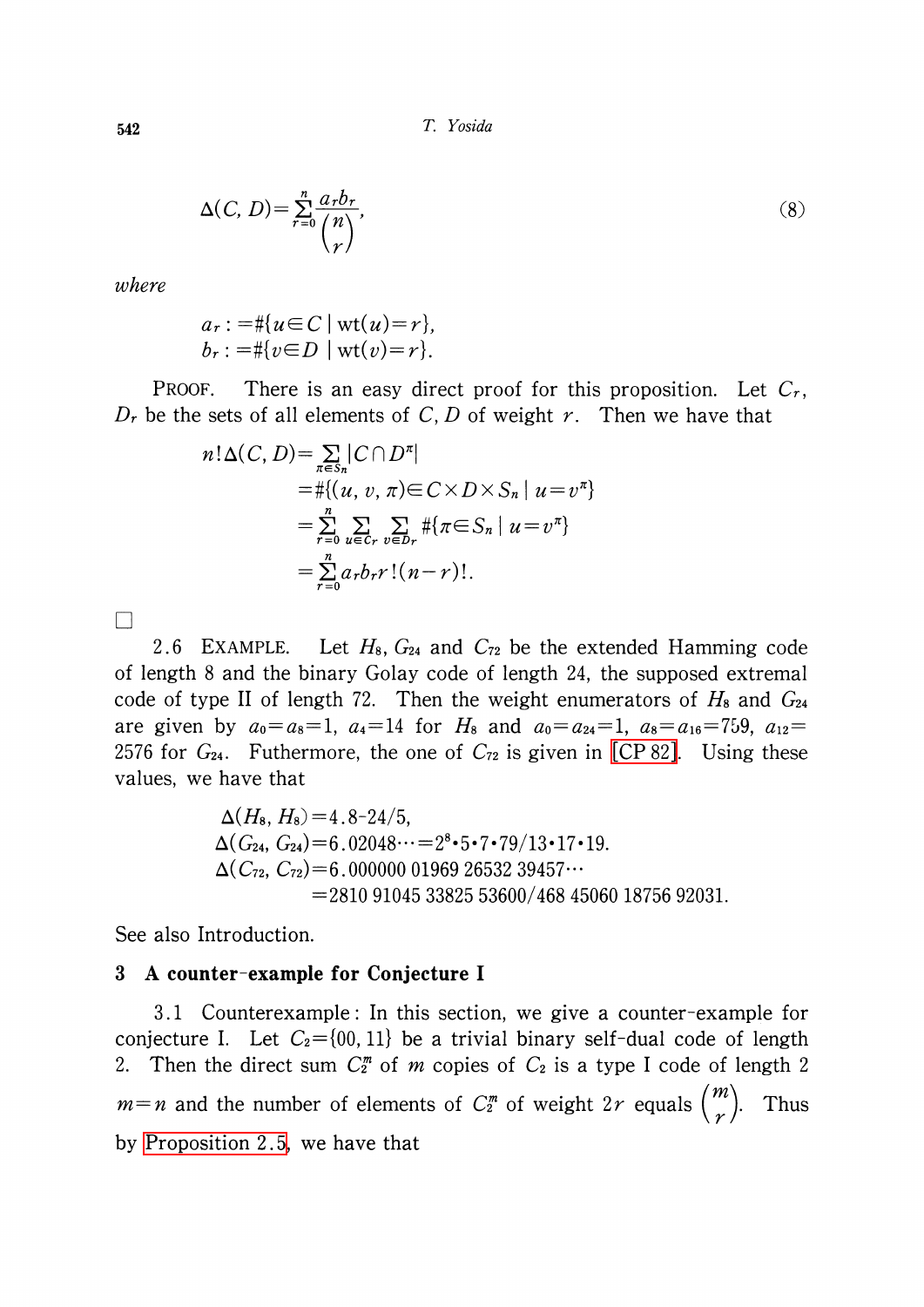$$
\Delta(C_2^m, C_2^m) = \sum_{r=0}^m \frac{\binom{m}{r}^2}{\binom{2m}{2r}} \\
= \frac{1}{\binom{2m}{m}} \sum_{r=0}^m \binom{2r}{r} \binom{2m-2r}{m-r}.
$$

In order to find this summation, we consider the following power series:

$$
\sum_{m=0}^{\infty} {2m \choose m} \Delta(C_2^m, C_2^m) t^m
$$
  
= 
$$
\sum_{m=0}^{\infty} \sum_{r=0}^m {2r \choose r} {2m-2r \choose m-r} t^m
$$
  
= 
$$
\sum_{r,s} {2r \choose r} {2s \choose s} t^{r+s}
$$
  
= 
$$
\left(\sum_{r=0}^{\infty} {2r \choose r} t^r \right)^2 = \left(\frac{1}{\sqrt{1-4t}}\right)^2 = \frac{1}{1-4t}
$$
  
= 
$$
\sum_{m=0}^{\infty} 4^m t^m.
$$

Thus we have that

$$
\Delta(C_2^m, C_2^m)=4^m/\binom{2m}{m}.
$$

Using Stirling's formula  $n! \approx n^{n}e^{-n}\sqrt{2n\pi}$ , we conclude that

$$
\Delta(C_2^m, C_2^m) \approx \sqrt{m\pi} \rightarrow \infty \quad (m \rightarrow \infty).
$$

Hence the codes  $C_{2}^{\textit{m}},$   $m\!\geq\! 1$  do not satisfy Conjecture I.

3.2 Let  $H_{8}$  be the extended Hamming code of length 8. Then it follows from [Proposition](#page-2-0) 2.5 that

$$
\Delta(H_8^n, H_8^n) = \sum_{r=0}^{2m} \frac{a_r^2}{\binom{8m}{4r}},
$$

where  $a_{r}$ ,  $r\geq 0$  are defined as coefficient of the following polynomial:

$$
(1+14t+t^2)^m = \sum_{r=0}^{2m} a_r t^r.
$$

It seems to be still true that  $\Delta(H_{8}^{n}, H_{8}^{n})\!\approx\! 6.$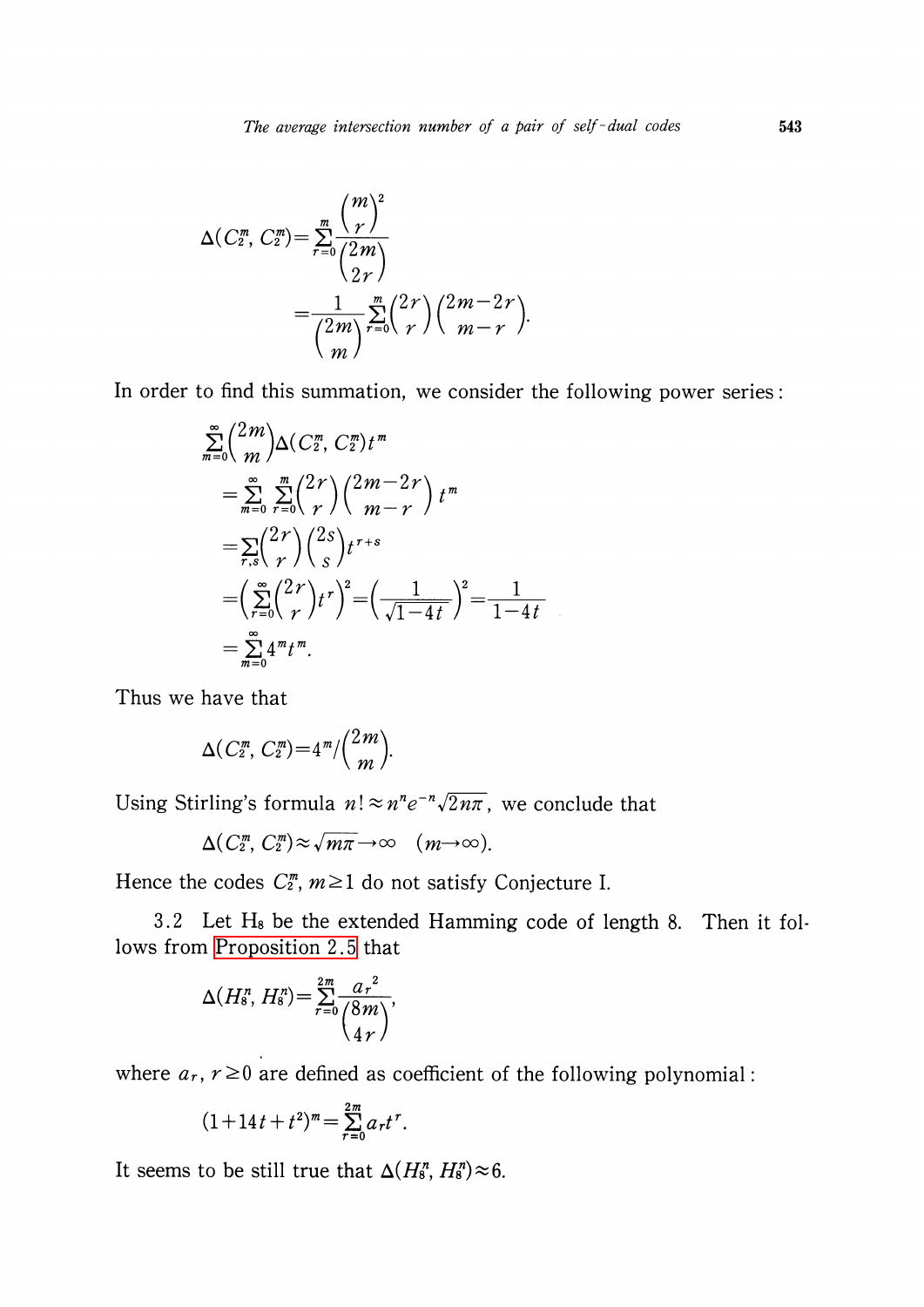#### 4 Main theorem

In this section, we state the main theorem of this paper and prove it.

4.1 Let  $J=I$  or II and let  $J_{n}$  be the set of binary self-dual codes of length  $n$  of type  $J$ . We put

$$
\varepsilon(J) := \begin{cases} 1 & \text{if } J = I, \\ 2 & \text{if } J = II. \end{cases}
$$

4.2 Let E be a subspace of  $\mathbf{F}_{q}^{n}$  with  $\mathbf{h}=(1, \cdots, 1)\in E\subseteq E^{\perp}$  and dim E  $=k$ . When  $J=II$ , we further assume that

$$
\mathrm{wt}(e){\equiv}0\pmod{4}\quad\text{for all}\,\,e{\in}E.
$$

Put

$$
M:=2^{n/2}.
$$

For  $J=$  I or II and integer  $k\geq 1$ , we define an integer  $N_{n,k}^{J}$  by

$$
N_{n,k}^J := \# \{ C \in J_n \mid E \subseteq C \},\tag{1}
$$

so that [\[MST](#page-9-3) 72] yields that

$$
N_{n,k}^J = \prod_{i=2-\epsilon(J)}^{n-k+1-\epsilon(J)} (2^i+1). \tag{2}
$$

The right hand side does not depend on  $E$ . In particular, applying this formula to  $k=1$ , we have that

$$
|J_n| = \prod_{i=2-\epsilon(j)}^{n-\epsilon(j)} (2^i + 1).
$$
 (3)

(Remember that  $h\in C$  for any binary self-dual code C.)Thus

$$
N'_{n,k}/|J_n| = \prod_{i=0}^{k-2} \frac{1}{M \cdot 2^{-i-\epsilon(j)} + 1}.
$$
\n
$$
\tag{4}
$$

In particular, when  $k=1,2,3$ , we have that

$$
N_{n,1}^J / |J_n| = 1,\tag{5}
$$

$$
N_{n,2}^J/|J_n| = \frac{1}{M \cdot 2^{-\epsilon(J)} + 1},\tag{6}
$$

$$
N_{n,3}^J \vert J_n \vert = \frac{1}{(M \cdot 2^{-\epsilon(J)} + 1) \cdot (M \cdot 2^{-\epsilon(J)-1} + 1)}.\tag{7}
$$

4.3 THEOREM (MAIN THEOREM). Let <sup>C</sup> be a binary self-dual code of length n. Then the following hold:

(1) If C is of type I, then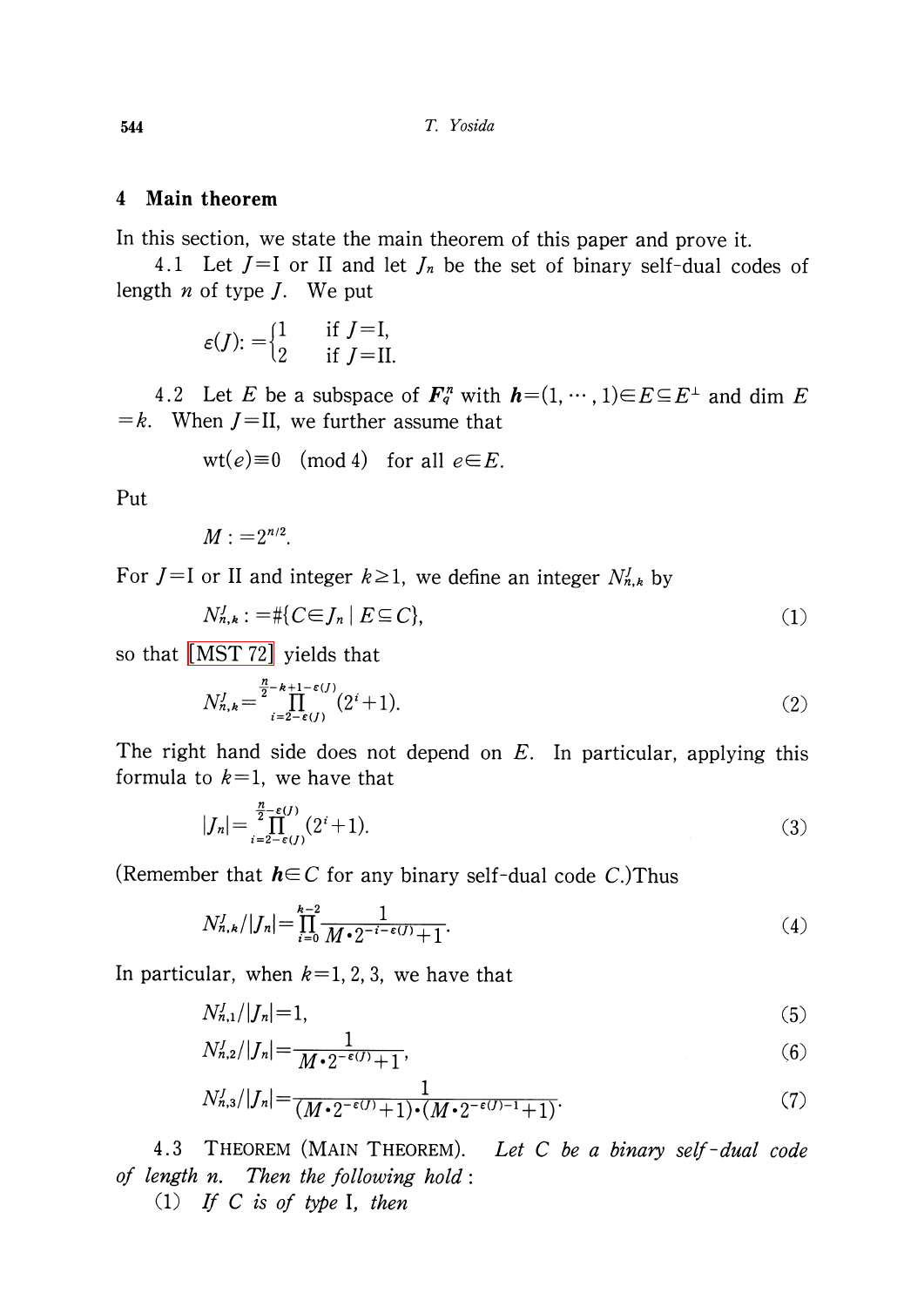$$
\Delta_{1}(C) = 4 - \frac{4}{2^{n/2-1}+1} \approx 4.
$$

(2) If C is of type II, then

$$
\Delta_{II}(C) = 6 - \frac{6}{2^{n/2-2}+1} \approx 6.
$$

PROOF. Let  $J=I$  or II and let  $C\in J_{n}$ . Then we have that

$$
\sum_{D \in J_n} |C \cap D| = \# \{(u, D) \in C \times J_n \mid u \in D\}
$$

$$
= \sum_{u \in C} \# \{D \in J_n \mid u \in D\}.
$$

We divide this summation into three parts, that is,  $u=0$ ,  $u=h$  and  $u\in C$  $-\{0, h\}$ , so that

$$
\sum_{D\in J_n} |C\cap D| = \left(\sum_{a=0,\mathbf{h}} + \sum_{u\in C-\{0,\mathbf{h}\}} + \left|E\right| D\in J_n | \langle \mathbf{h}, u \rangle \subseteq D\right|
$$
  
= 2 \times N\_{n,1} + \left(|C|-2\right) \times N\_{n,2}.

Here,  $\langle u, h \rangle$  is the subspace generated by u and h of  $\mathbf{F}_{2}^{n}$ . Thus by (5) and (6),

$$
\Delta_J(C) = 2 + (2^{n/2} - 2) \cdot \frac{N_{n,2}}{|J_n|}
$$
  
= 2 + (2^{n/2} - 2) \cdot \frac{1}{2^{n/2 - \epsilon(J)} + 1}  
= (2 + 2^{\epsilon(J)}) \times \left(1 - \frac{1}{2^{n/2 - \epsilon(J)} + 1}\right).

This complete the proof of the theorem.  $\square$ 

#### 5 The second moments

In this section, we calculate the second moments of intersection numbers.

5.1 THEOREM. Let C be a binary self-dual code of length n. Put  $M := |C|=2^{n/2}$ . Then the following hold:

(1) If <sup>C</sup> is of type I, then

$$
\frac{1}{|\mathrm{I}_n|}\sum_{D\in\mathrm{I}_n}|C\cap D|^2=\frac{24M^2}{(M+2)(M+4)}\approx 24.
$$

(2) If C is of type II, then

$$
\frac{1}{|\Pi_n|}\sum_{D\in\Pi_n}|C\cap D|^2 = \frac{60M^2}{(M+4)(M+8)} \approx 60.
$$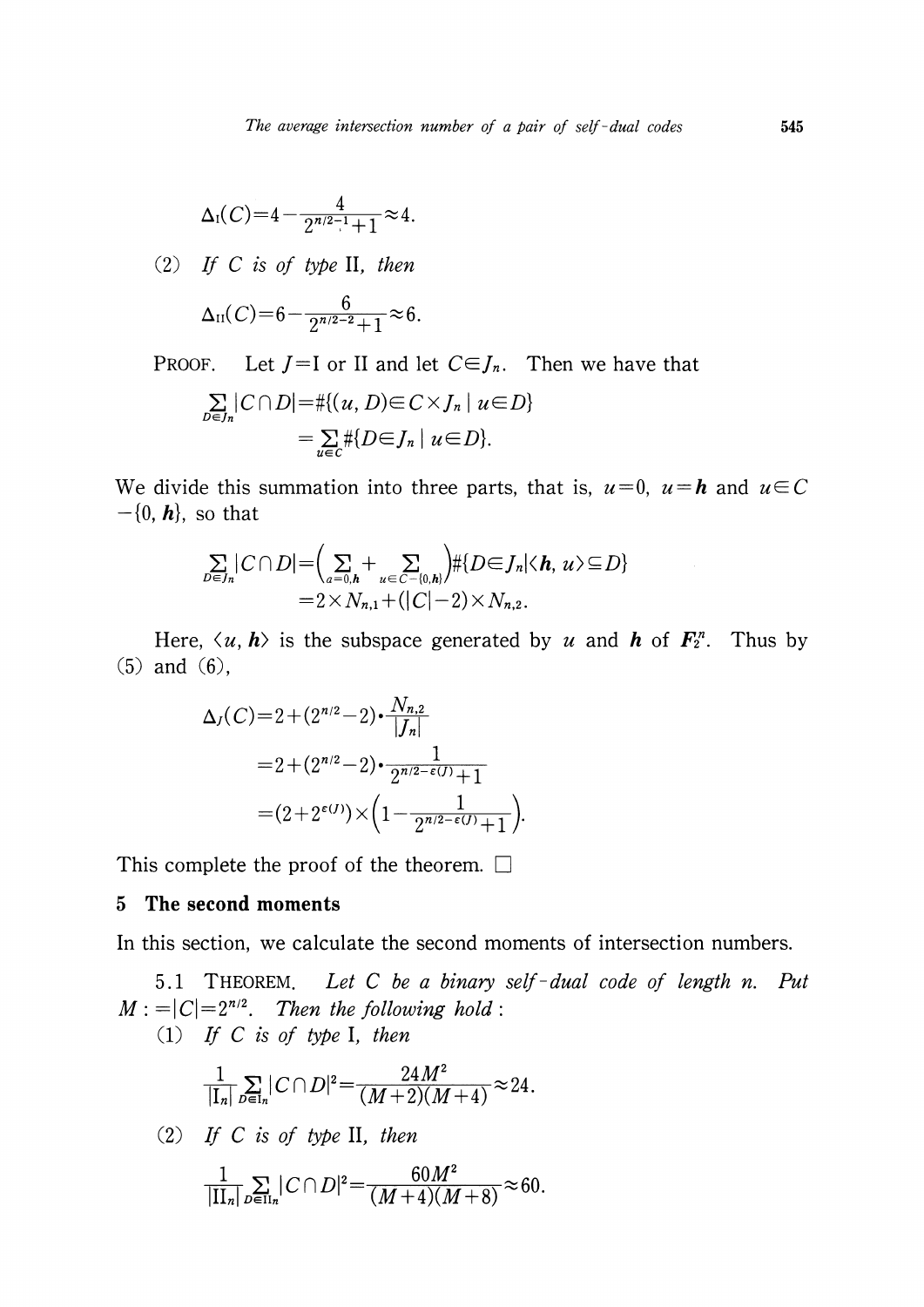546 T. Yosida

PROOF. Let  $J=I_{n}$  or  $II_{n}$  and let  $\varepsilon:=\varepsilon(J)$ . Then similarly as in the proof of the theorem of the preceding section, we have that

$$
\sum_{D \in J} |C \cap D|^2 = \#\{(u, v, D) \in C \times C \times J | u, v \in D\}
$$
\n
$$
= \sum_{u, v \in C} \#\{D \in J | \langle u, v, h \rangle \subseteq D\}
$$
\n
$$
= \sum_{\dim \langle u, v, h \rangle = 1} + \sum_{\dim \langle u, v, h \rangle = 2} + \sum_{\dim \langle u, v, h \rangle = 3}
$$
\n
$$
= 4N_{n,1}^J + 6(|C| - 2) \cdot N_{n,2}^J + (|C| - 2) \cdot (|C| - 4) \cdot N_{n,3}^J.
$$

Thus by  $(5)$ ,  $(6)$ ,  $(7)$  of the preceding section,

$$
\frac{1}{|J|}\sum_{D\in J}|C\cap D|^2 = 4 + \frac{4(M-2)}{M\cdot 2^{-\epsilon}+1} + \frac{(M-2)(M-4)}{(M\cdot 2^{-\epsilon}+1)\cdot (M\cdot 2^{-\epsilon-1}+1)}
$$

$$
= \frac{M^2\cdot 2^{-2\epsilon}(2^{\epsilon}+1)(2^{\epsilon}+2)}{(M\cdot 2^{-\epsilon}+1)\cdot (M\cdot 2^{-\epsilon-1}+1)}.
$$

The theorem follows immediately from this formula.  $\square$ 

## 6 The average of dimensions of intersection

In this section, we study the average of the dimensions of intersections.

6.1 The *Gaussian binomial coefficient*  $\begin{bmatrix} n \\ k \end{bmatrix}_q$  is the number of k-dimensional subspaces in  $\boldsymbol{F}_{q}^{n}$ . Then we have that

$$
\begin{bmatrix} n \\ k \end{bmatrix}_q = \frac{(q)_n}{(q)_k \cdot (q)_{n-k}},\tag{1}
$$

where

$$
(q)_r := \prod_{i=1}^k (q^i - 1). \tag{2}
$$

6.2 THEOREM. Let  $J=I_{n}$  or  $II_{n}$  and let C be a binary self-dual code of length n. Let  $N_{n,k}^{J}$  be the number given in (2) of Section 4. Define  $T_1, T_2, \cdots$  by

$$
T_1:=T_2:=1, \quad T_k:=(-1)^k(2)_{k-2} \quad (k\geq 2).
$$

Then

$$
\frac{1}{|J|}\sum_{D\in J}\dim(C\cap D)=\sum_{k=1}^{n/2}T_k\cdot\left[\frac{n/2-1}{k-1}\right]_2\cdot\prod_{i=0}^{k-2}\frac{1}{M\cdot 2^{-i-\epsilon(j)}+1}.
$$

PROOF. For  $C \in J$ , we have that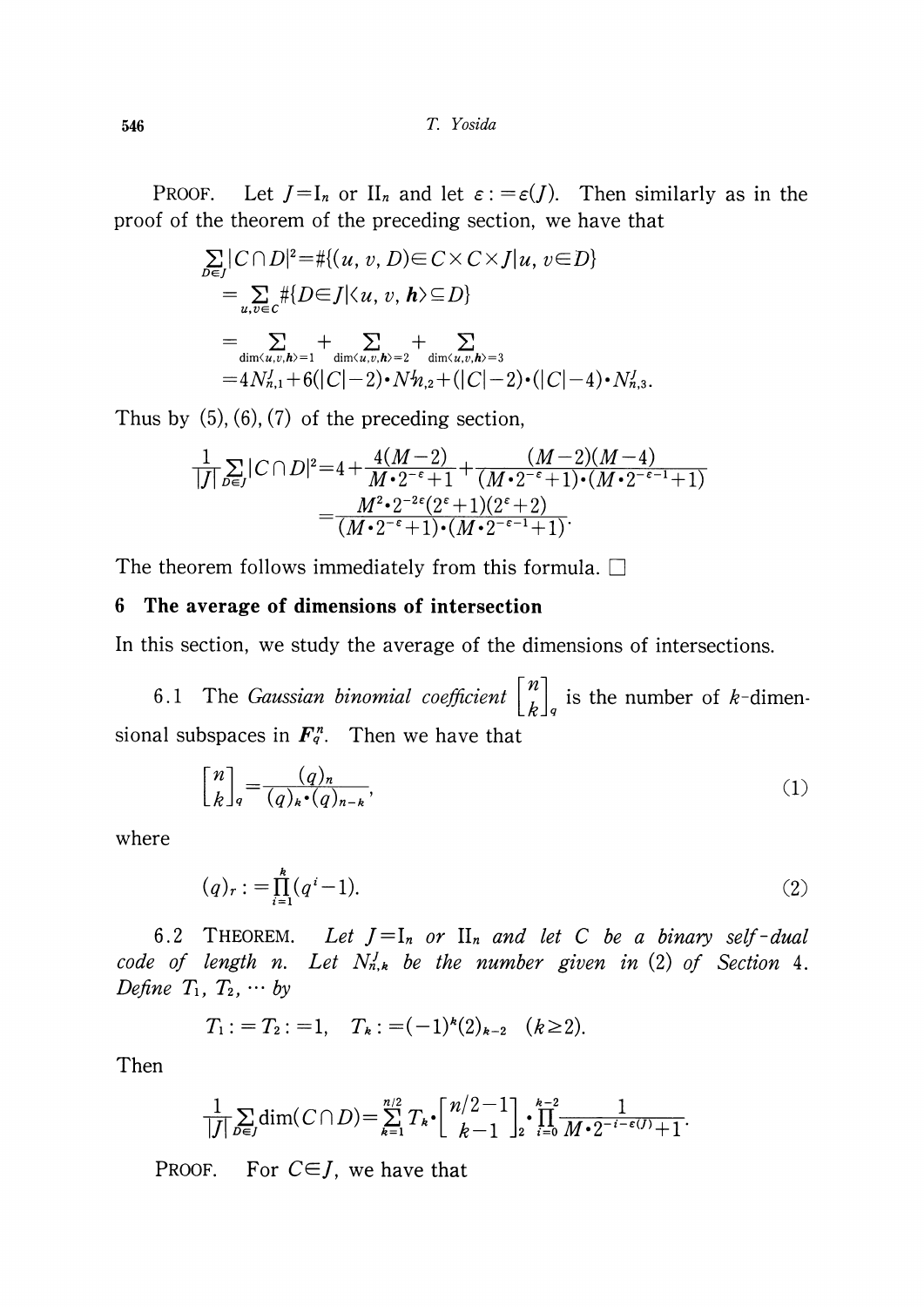$$
\sum_{D \in J} \dim(C \cap D) = \sum_{\substack{h \in U \subseteq C \\ D \cap C = U}} \sum_{D \in J} \dim(U)
$$
  
= 
$$
\sum_{h \in U \subseteq C} \dim(U) \times \#\{D \in J \mid C \cap D = U\}.
$$

Define two functions f, g on subspaces of  $C \cong \mathbf{F}_{2}^{n/2}$  by

$$
f(U) := #\{D \in J \mid C \cap D = U\},
$$
  

$$
g(W) := #\{D \in J \mid W \subseteq D\},
$$

so that

$$
g(W) = \sum_{W \subseteq U \subseteq C} f(U),
$$

and

$$
g(W) = N_{n,\dim W}^J \quad \text{if} \quad h \in W \subseteq V.
$$

Let  $\mu$  be the Möbius function of the lattice of subspaces of C. Then it is known that

$$
\mu(U, W) = \begin{cases} (-1)^r 2^{\binom{r}{2}} & \text{if } U \subseteq W \text{ and } \dim(W/U) = r, \\ 0 & \text{otherwise.} \end{cases}
$$

See, for example, Aigner's book [\[Ai](#page-9-4) 79], Proposition 4.20 (iii). It follows from the Möbius inversion formula that for  $h\in U\subseteq V$ ,

$$
f(U) = \sum_{U \subseteq W \subseteq C} \mu(U, W) g(W)
$$
  
= 
$$
\sum_{U \subseteq W \subseteq C} (-1)^{\dim(W/U)} 2^{\left(\dim(W/U)\right)} N_{n,\dim W}^J.
$$

Thus

$$
\frac{1}{|J|} \sum_{D \in J} \dim(C \cap D)
$$
\n
$$
= \frac{1}{|J|} \sum_{k=1}^{n/2} \left[ \frac{n/2 - 1}{m - 1} \right]_{2}^{k-1} \sum_{r=0}^{k-1} (-1)^{r} 2^{\binom{r}{2}} (m - r) \left[ \frac{k-1}{r} \right]_{2} N_{n/2,k}^{J}
$$
\n
$$
= \frac{1}{|J|} \sum_{k=1}^{n/2} T_{k} \cdot \left[ \frac{n/2 - 1}{m - 1} \right]_{2} \cdot N_{n/2,k}^{J},
$$

where

$$
T_{k} := \sum_{r=0}^{k-1} (-1)^{r} (k-r) 2^{\binom{r}{2}} \binom{k-1}{r}_{2}.
$$

Clearly,  $T_{1}=T_{2}=1$ . By the q-binomial theorem, we have that